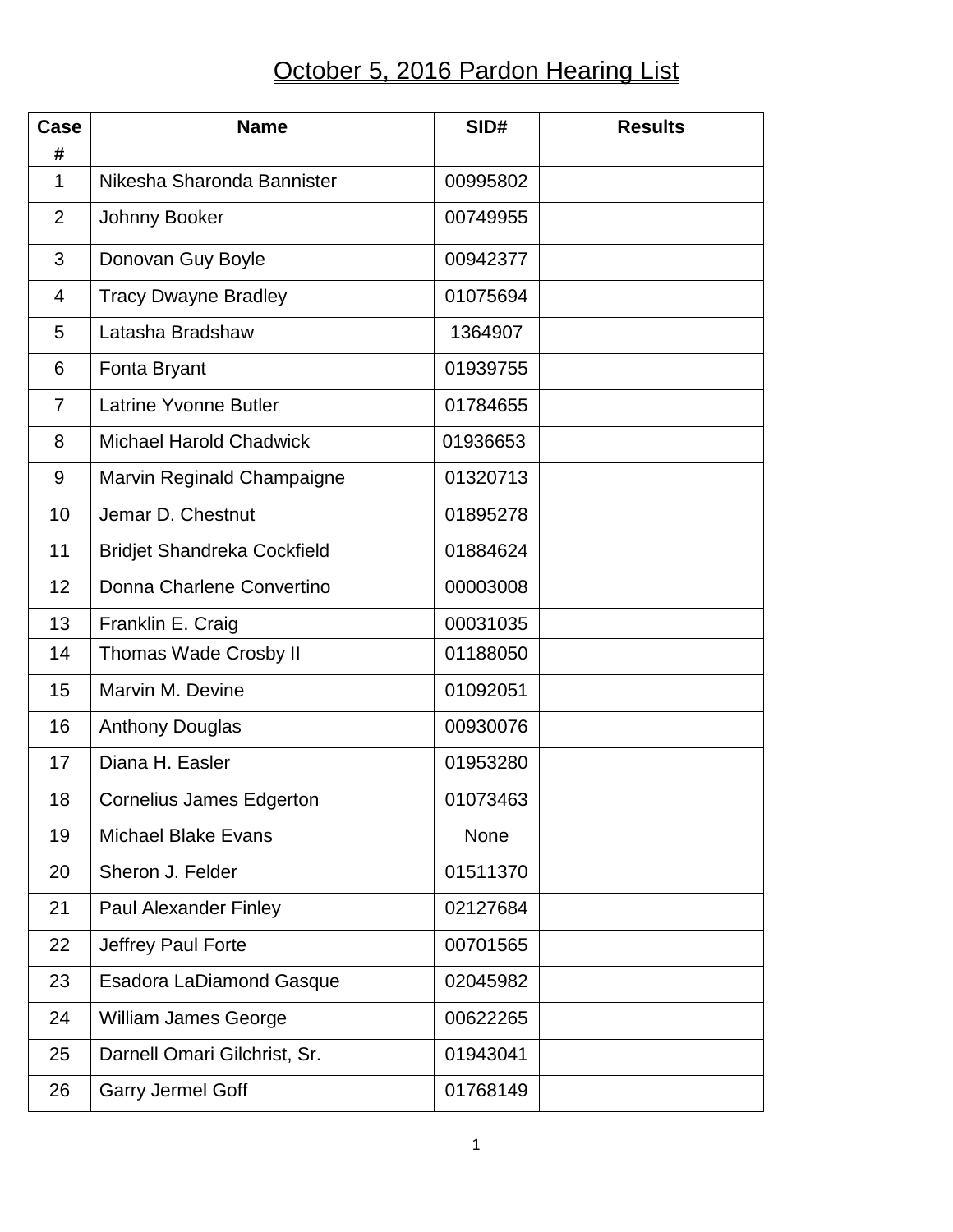## October 5, 2016 Pardon Hearing List

| 27 | Lanisha Dayne Janita Gordon (Harper) | 00741143 |             |
|----|--------------------------------------|----------|-------------|
| 28 | Bobby E. Goss                        | 00374307 |             |
| 29 | Shametra Niche' Hall                 | 01056483 |             |
| 30 | <b>Torrance Hargrove</b>             | 00574945 |             |
| 31 | James T. Harlin                      | 00291637 |             |
| 32 | Alfred Jackson                       | 00062711 |             |
| 33 | Nakenya James (Robinson)             | 01386927 |             |
| 34 | <b>Bradley Kirk Jenkins</b>          | 00996241 |             |
| 35 | David Edward Jennings                | 00743130 |             |
| 36 | Jay Jennings                         | 01067045 |             |
| 37 | Margaret Miller Johnson              | 00317180 |             |
| 38 | Nathan Johnson                       | 01319865 |             |
| 39 | Tracy Yolanda Johnson (Cason)        | 00606433 |             |
| 40 | Ronnie Jeremiah Lee                  | 01743599 |             |
|    |                                      |          |             |
| 41 | <b>Dennis Matthew Leonard</b>        | 01220239 | Rescheduled |
| 42 | <b>Elaine Dinkins Leonard</b>        | 00197219 |             |
| 43 | <b>Thomas Milvie Lewis</b>           | 10529679 |             |
| 44 | Harold W. Long                       | 01722597 |             |
| 45 | <b>Wilhelmina Lowery</b>             | 01519008 |             |
| 46 | David Ardis Mattox                   | 00202142 |             |
| 47 | <b>Rosemary Elizabeth McCoy</b>      | 01938320 |             |
| 48 | George McDowell, Jr.                 | 00809684 |             |
| 49 | <b>Phillip Matthew McLane</b>        | 00182059 |             |
| 50 | <b>Rex Heath Meade</b>               | 01899234 |             |
| 51 | <b>Matthew Pierce</b>                | 00993079 |             |
| 52 | James Elvington Richardson           | 01128381 |             |